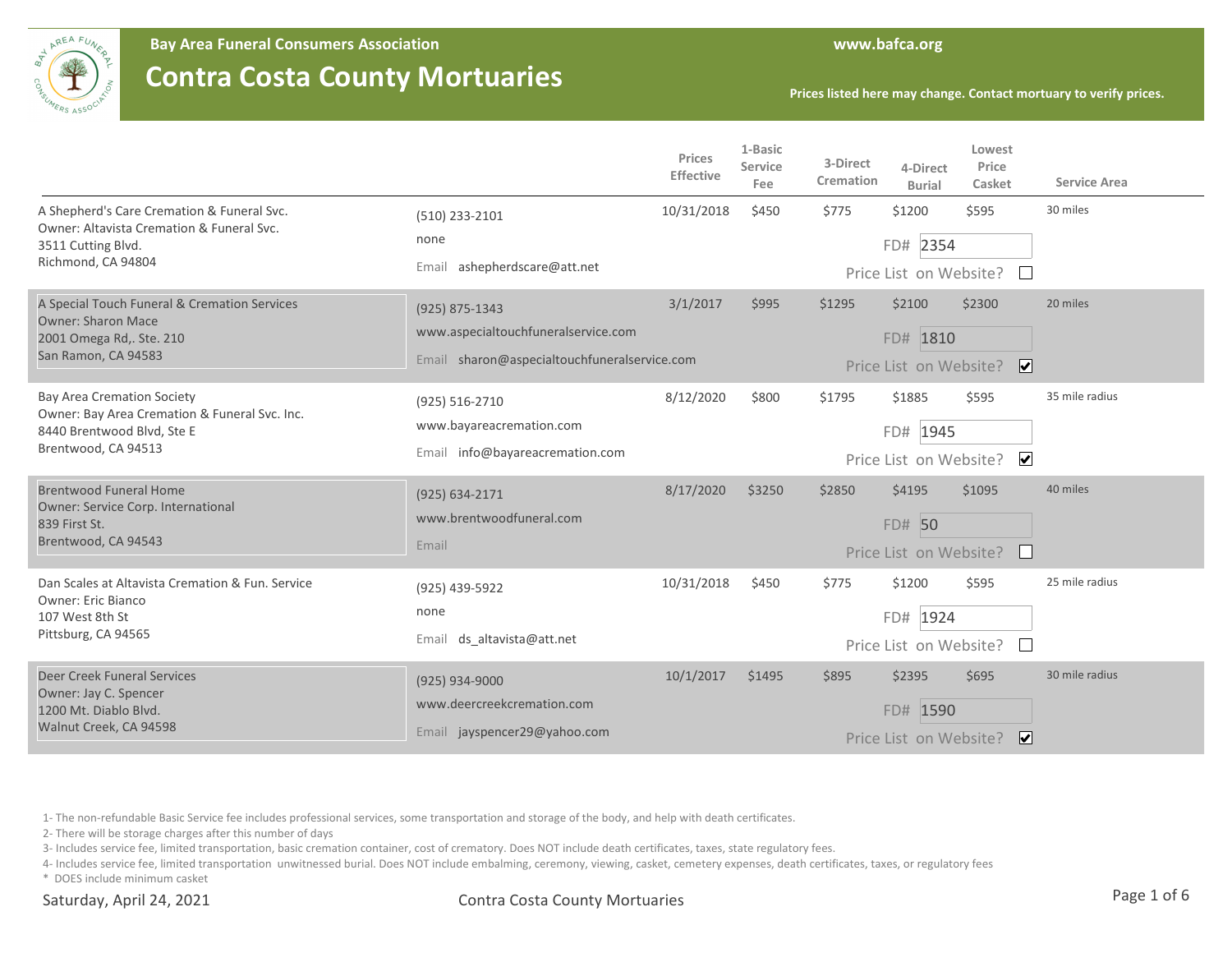|                                                                                                                                           |                                                                                | <b>Prices</b><br>Effective | 1-Basic<br>Service<br>Fee | 3-Direct<br>Cremation | 4-Direct<br><b>Burial</b>                       | Lowest<br>Price<br>Casket            | <b>Service Area</b>                |
|-------------------------------------------------------------------------------------------------------------------------------------------|--------------------------------------------------------------------------------|----------------------------|---------------------------|-----------------------|-------------------------------------------------|--------------------------------------|------------------------------------|
| Diablo Valley Cremation & Funeral Services<br><b>Owner: Rachel Becker</b><br>2261 Commerce Ave., Ste. 10<br>Concord, CA 94520             | (925) 998-0303<br>www.diablovalleycremation.com<br>Email dvcremation@gmail.com | 5/26/2020                  | \$1195                    | \$1570                | \$1795<br>FD# 2235<br>Price List on Website?    | \$895<br>$\overline{\mathbf{v}}$     | 20 mile radius                     |
| Diablo Valley Cremation & Funeral Svc.<br><b>Owner: Rachel Becker</b><br>2644 Appian Way, Ste. 204<br>Pinole, CA 94564                    | (925) 998-0303<br>www.diablovalleycremation.com<br>Email use website           | 5/26/2020                  | \$1195                    | \$1570                | \$1795<br>FD# 2333<br>Price List on Website?    | \$895<br>$\overline{\mathbf{v}}$     | 20 miles                           |
| Diablo Valley Cremation & Funeral Svc.<br>Owner: Rachel Becker<br>351 Sunset Dr. Ste. B<br>Antioch, CA 94509                              | (925) 998-0303<br>www.diablovalleycremation.com<br>Email use we bsite form     | 5/26/2020                  | \$1195                    | \$1570                | \$1795<br>FD# 2331<br>Price List on Website?    | \$895<br>$\overline{\mathbf{v}}$     | 20 miles                           |
| <b>Graham-Hitch Cremation &amp; Memorial Center</b><br><b>Owner: Wes Fisher</b><br>125 Railroad Ave, Suite D<br>Danville, CA 94526        | (925) 837-2500<br>www.ghmemorial.com<br>Email office@ghmemorial.com            | 7/1/2019                   | \$1795                    | \$1695                | \$2420<br>FD# 2088<br>Price List on Website?    | \$1295<br>$\overline{\mathbf{v}}$    | 30 mile radius                     |
| <b>Grissom's Cremation &amp; Burial Centers</b><br>Owner: Lisa Bradshaw<br>9130-B Alcosta Blvd<br>San Ramon, CA 94583                     | (925) 560-0800<br>www.grissomsmortuary.com<br>Email use website form           | 12/1/2019                  | \$1695                    | \$1595                | \$1995<br>FD# 1610                              | \$495<br>Price List on Website? ✔    | 20 mile radius                     |
| <b>Higgins Chapel</b><br><b>Owner: Carriage Services</b><br>1310 A Street<br>Antioch, CA 94509                                            | (925) 276-8424<br>www.higginsmortuary.com<br>Email wecare@higginsmortuary.com  | 9/23/2019                  | \$1995                    | \$2675.50             | \$1995<br>FD# 425<br>Price List on Website?     | \$895<br>$\overline{\mathbf{v}}$     | 30 mile radius                     |
| Holy Cross Funeral & Cremation Center<br><b>Owner: Catholic Funeral &amp; Cremation Services</b><br>2200 E. 18th St.<br>Antioch, CA 94509 | (925) 757-0658<br>www.cfcsoakland.org<br>Email use form on website             | 8/1/2019                   | \$2195                    | \$2415                | \$3775<br>1958<br>FD#<br>Price List on Website? | \$235<br>$\overline{\blacktriangle}$ | Contra Costa & Alameda<br>Counties |

2- There will be storage charges after this number of days

3- Includes service fee, limited transportation, basic cremation container, cost of crematory. Does NOT include death certificates, taxes, state regulatory fees.

4- Includes service fee, limited transportation unwitnessed burial. Does NOT include embalming, ceremony, viewing, casket, cemetery expenses, death certificates, taxes, or regulatory fees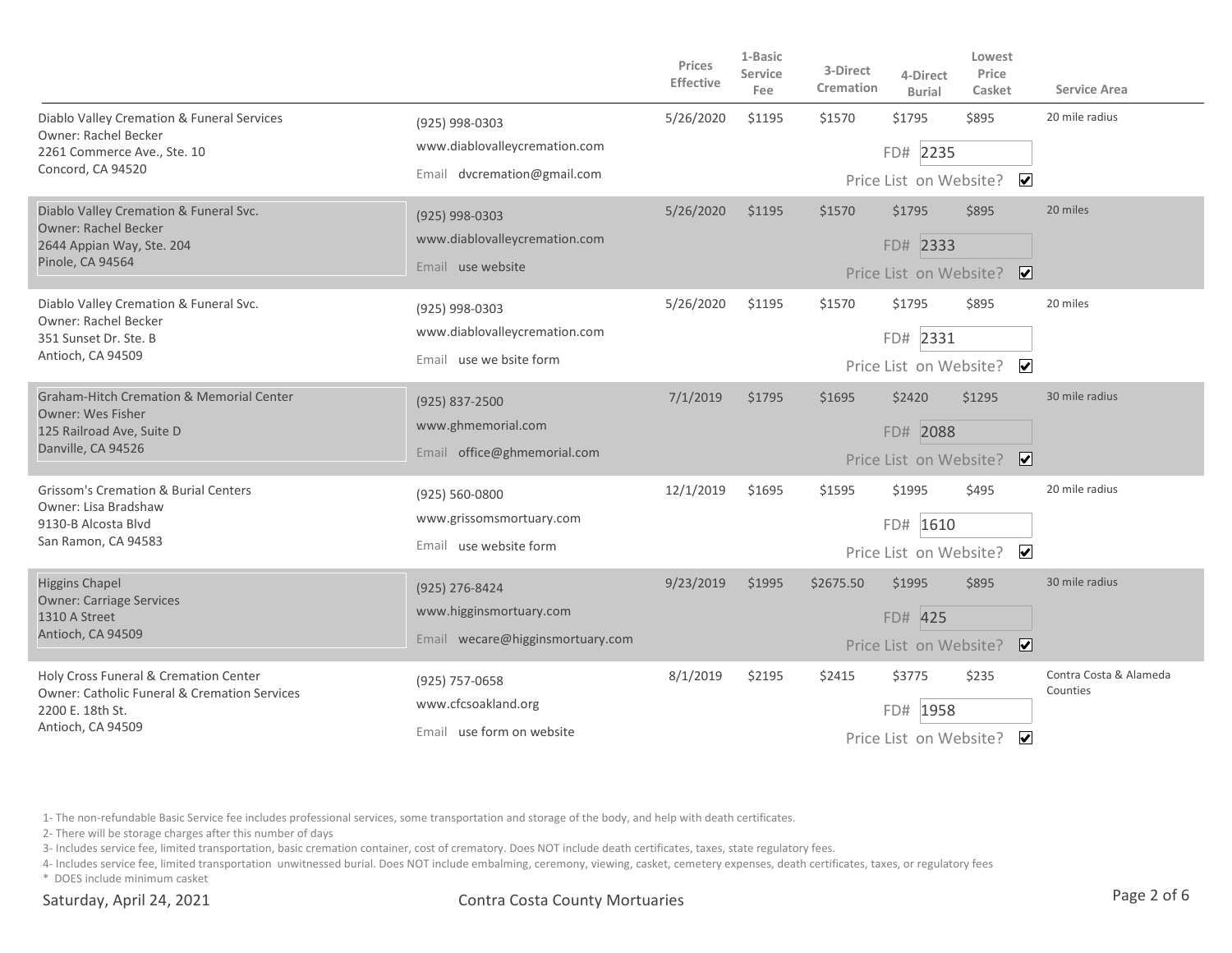|                                                                                                                                      |                                                                                             | Prices<br><b>Effective</b> | 1-Basic<br><b>Service</b><br>Fee | 3-Direct<br>Cremation | 4-Direct<br><b>Burial</b>                      | Lowest<br>Price<br>Casket        | Service Area                                     |
|--------------------------------------------------------------------------------------------------------------------------------------|---------------------------------------------------------------------------------------------|----------------------------|----------------------------------|-----------------------|------------------------------------------------|----------------------------------|--------------------------------------------------|
| Hull's Walnut Creek Chapel<br>Owner: Hull Family<br>1139 Saranap Ave<br>Walnut Creek, CA 94595                                       | (925) 934-5400<br>www.hullschapel.com<br>Email hullschapel@aol.com                          | 10/1/2020                  | \$2100                           | \$2025                | \$2250<br>FD# 250<br>Price List on Website?    | \$1095<br>⊡                      | 30 mile radius                                   |
| Lamorinda Funeral & Cremation Services<br>Owner: David Friedel<br>1620 School St. Suite 104-A<br>Moraga, CA 94556                    | (925) 490-1400<br>www.Imfac.online<br>Email from website                                    | 12/1/2020                  | \$1595                           | \$799                 | \$1500<br>FD# 2386<br>Price List on Website?   | \$395<br>$\blacktriangledown$    | 20 mile radius                                   |
| Moore's Mission Funeral Home<br><b>Owner: Gary Moore</b><br>1390 Monument Blvd<br>Concord, CA 94520                                  | $(925) 682 - 1100$<br>www.mooresmissionfuneralhome.com<br>Email mooresmissionfh@comcast.net | 1/21/2021                  | \$2450                           | \$2450                | \$4320<br>FD# 873<br>Price List on Website?    | \$995<br>$\overline{\mathbf{v}}$ | 30 mile radius                                   |
| Neptune Society of Northern California<br>Owner: Service Corp. International<br>1855 Olympic Blvd. Ste 110<br>Walnut Creek, CA 94596 | (925) 944-5100<br>www.neptune-society.com/location/walnut-creek-ca/<br>Email                | 2/1/2021                   | \$950                            | \$2205                | n/a<br>FD# 1354<br>Price List on Website?      | n/a                              | 75 miles                                         |
| Oak Park Hills Chapel<br><b>Owner: Magleby Family</b><br>3111 North Main St<br>Walnut Creek, CA 94596                                | (925) 934-6500<br>www.oakparkhillschapel.com<br>Email oakparkhills@aol.com                  | 1/1/2021                   | \$2290                           | \$1995                | \$2900<br>FD# 1073<br>Price List on Website?   | \$900                            | 10 mile radius                                   |
| Oakmont Memorial Park & Mortuary<br><b>Owner: Carriage Funeral Holsings</b><br>2099 Reliez Valley Rd<br>Lafayette, CA 94549          | (925) 935-3311<br>www.oakmontmortuary.com<br>Email wecare@oakmontmortuary.com               | 1/12/2021                  | \$2695                           | \$3095                | \$4780<br>875<br>FD#<br>Price List on Website? | \$995<br>$\blacktriangledown$    | 20 mile radius--merged<br>with Connolly & Taylor |
| <b>Ouimet Brothers Concord Funeral Chapel</b><br><b>Owner: Carriage Services</b><br>4125 Clayton Road<br>Concord, CA 94521           | (925) 682-4242<br>www.ouimetbrothers.com<br>Email wecare@ouimetbrothers.com                 | 8/1/2019                   | \$2500                           | \$3395                | \$2725<br>FD# 1006<br>Price List on Website?   | \$1095<br>∣✔                     | 30 milis radius                                  |

2- There will be storage charges after this number of days

3- Includes service fee, limited transportation, basic cremation container, cost of crematory. Does NOT include death certificates, taxes, state regulatory fees.

4- Includes service fee, limited transportation unwitnessed burial. Does NOT include embalming, ceremony, viewing, casket, cemetery expenses, death certificates, taxes, or regulatory fees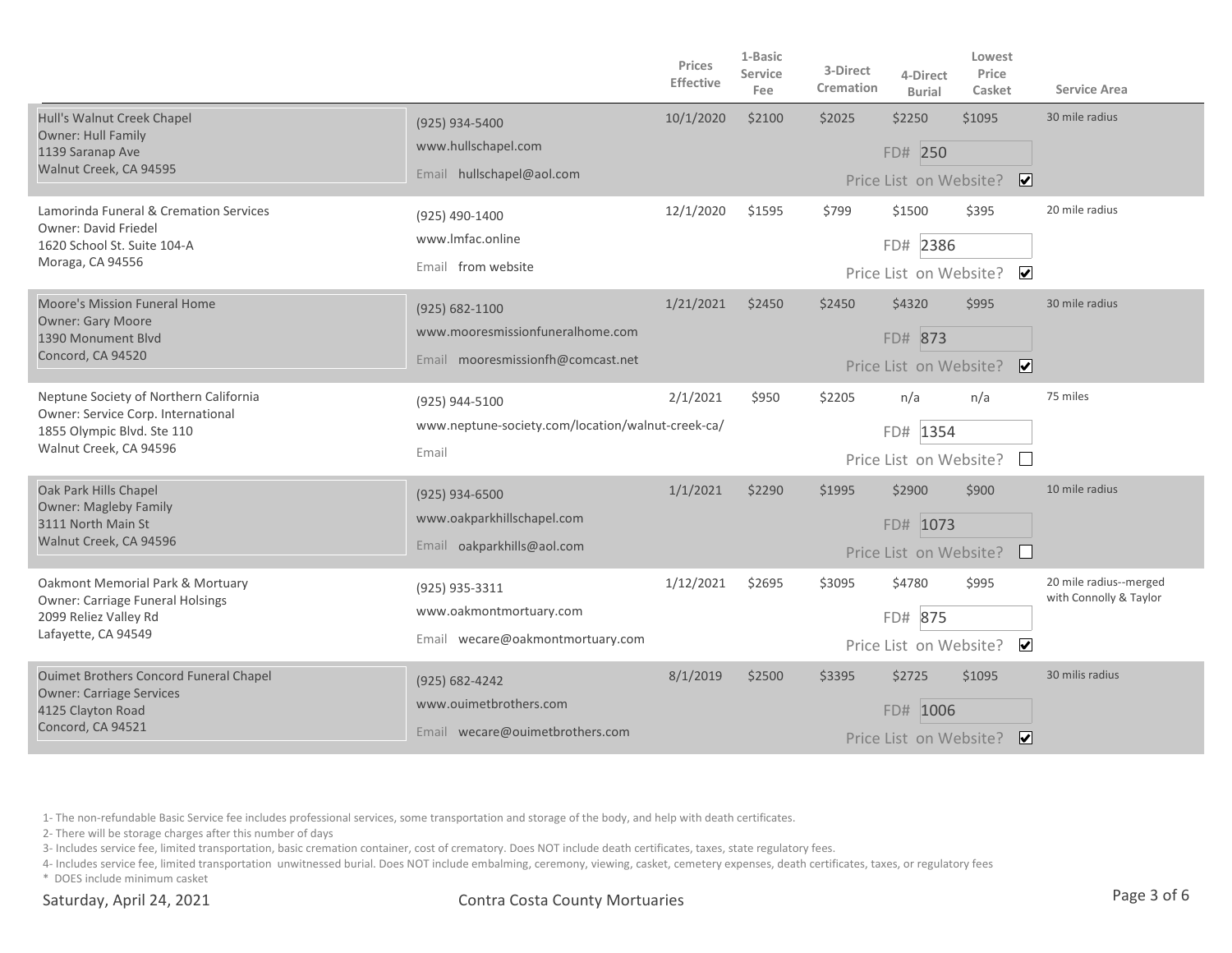|                                                                                                             |                                           | Prices<br><b>Effective</b> | 1-Basic<br><b>Service</b><br>Fee | 3-Direct<br>Cremation | 4-Direct<br><b>Burial</b> | Lowest<br>Price<br>Casket | <b>Service Area</b>                         |  |
|-------------------------------------------------------------------------------------------------------------|-------------------------------------------|----------------------------|----------------------------------|-----------------------|---------------------------|---------------------------|---------------------------------------------|--|
| <b>Pittsburg Funeral Chapel</b><br>Owner: Mark Cappucini                                                    | (925) 432-2114                            | 1/1/2021                   | \$2000                           | \$1399.50             | \$2075                    | \$995                     | 30 mile radius                              |  |
| 2295 Railroad Ave                                                                                           | www.pittsburgfuneralchapel.com            |                            |                                  |                       | FD# 510                   |                           |                                             |  |
| Pittsburg, CA 94565                                                                                         | Email pittsburgfuneral@gmail.com          |                            |                                  |                       | Price List on Website?    | $\overline{\mathbf{v}}$   |                                             |  |
| Queen of Heaven Cem. & Fun. Center<br><b>Owner: Catholic Funeral &amp; Cremation Services</b>               | (925) 932-0900                            | 8/1/2019                   | \$2195                           | \$2415                | \$3775                    | \$235                     | 30 mile radius                              |  |
| 1965 Reliez Valley Rd.                                                                                      | www.cfcsoakland.org                       |                            |                                  |                       | FD# 1959                  |                           |                                             |  |
| Lafayette, CA 94549                                                                                         | Email use form on website                 |                            |                                  |                       | Price List on Website?    | $\overline{\mathbf{v}}$   |                                             |  |
| Sinai Memorial Chapel                                                                                       | (925) 962-3636                            | 11/1/2020                  | \$2600                           | \$2220                | \$2875                    | \$1550                    | 40 mile radius                              |  |
| Owner: Chevra Kadisha (non-profit)<br>3415 Mt. Diablo Blvd.                                                 | www. Sinaichapel.org                      |                            |                                  |                       | FD# 1523                  |                           |                                             |  |
| Lafayette, CA 94549                                                                                         | Email jlewis@sinaichapel.org              |                            |                                  |                       | Price List on Website?    | $\overline{\mathbf{v}}$   |                                             |  |
| Smith & Witter Funeral Home<br><b>Owner: Smith &amp; Witter Families</b>                                    | $(510)$ 758-5466                          | 9/1/2019                   | \$895                            | \$1295                | \$1295                    | \$995                     | 35 mile radius                              |  |
| 5145 Sobrante Ave                                                                                           | www.smithandwitterfuneralhome.com         |                            |                                  |                       | FD# 1667                  |                           |                                             |  |
| El Sobrante, CA 94803                                                                                       | Email smithandwitterfuneralhome@gmail.com |                            |                                  |                       | Price List on Website?    | $\overline{\mathbf{v}}$   |                                             |  |
| St. Joseph Cemetery & Funeral Center<br><b>Owner: Catholic Funeral &amp; Cremation Services</b>             | (510) 234-2012                            | 8/1/2019                   | \$2195                           | \$2415                | \$3775                    | \$235                     | Alameda and Contra<br><b>Costa Counties</b> |  |
| 2540 Church Lane (St. Joseph Cemetery)                                                                      | www.cfcsoakland.org                       |                            |                                  |                       | FD# 1960                  |                           |                                             |  |
| San Pablo, CA 94806                                                                                         | Email use form on website                 |                            |                                  |                       | Price List on Website?    | $\overline{\mathbf{v}}$   |                                             |  |
| <b>Stewart's Rose Manor Funeral Service</b><br>Owner: Lydia Ann Stewart                                     | (510) 235-9143                            |                            | \$2100                           | \$2500                | \$4500                    | \$1500                    | 20 mile radius                              |  |
| 3331 MacDonald Ave.                                                                                         | www.stewartsrosemanor.com                 |                            |                                  |                       | FD# 254                   |                           |                                             |  |
| Richmond, CA 94805-2197                                                                                     | Email                                     |                            |                                  |                       | Price List on Website?    |                           |                                             |  |
| <b>Sunset View Cemetery</b><br>Owner: Sunset View Cemetery Assoc.<br>101 Colusa Ave<br>El Cerrito, CA 94530 | (510) 525-5111                            | 8/1/2019                   | \$2150                           | \$2395                | \$2600                    | \$995                     | 20 mile radius                              |  |
|                                                                                                             | www.sunsetviewcemetery.com                |                            |                                  |                       | FD#<br>1079               |                           |                                             |  |
|                                                                                                             | Email sunsetviewmortuary@gmail.com        |                            |                                  |                       | Price List on Website?    |                           |                                             |  |

2- There will be storage charges after this number of days

3- Includes service fee, limited transportation, basic cremation container, cost of crematory. Does NOT include death certificates, taxes, state regulatory fees.

4- Includes service fee, limited transportation unwitnessed burial. Does NOT include embalming, ceremony, viewing, casket, cemetery expenses, death certificates, taxes, or regulatory fees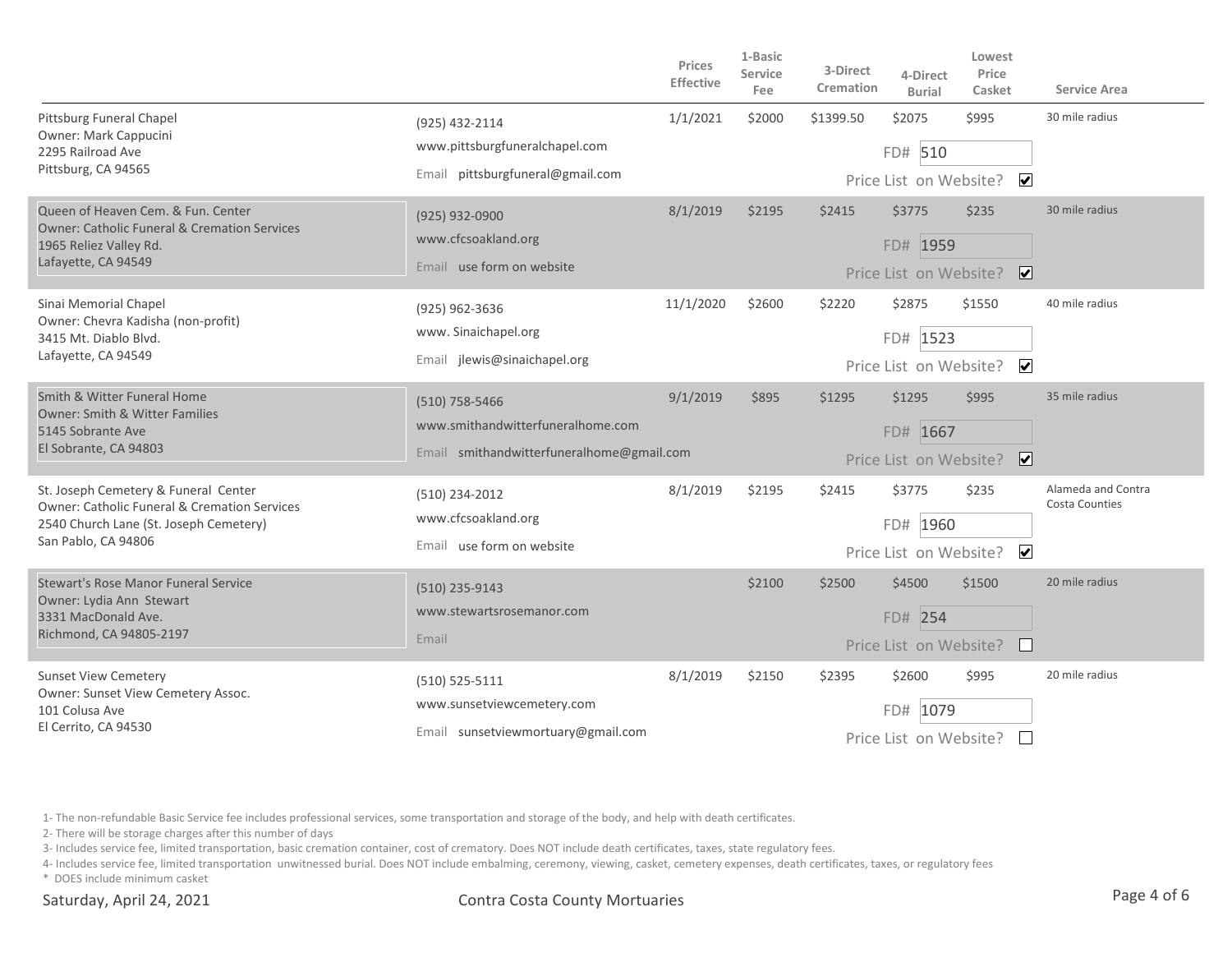|                                                                                                                            |                                                                                            | Prices<br><b>Effective</b> | 1-Basic<br><b>Service</b><br>Fee | 3-Direct<br>Cremation | 4-Direct<br><b>Burial</b>                    | Lowest<br>Price<br>Casket         | <b>Service Area</b> |
|----------------------------------------------------------------------------------------------------------------------------|--------------------------------------------------------------------------------------------|----------------------------|----------------------------------|-----------------------|----------------------------------------------|-----------------------------------|---------------------|
| <b>Traditioncare Funeral Service</b><br><b>Owner: Eric Neiman</b><br>300 H Street<br>Antioch, CA 94509                     | (925) 755-2911<br>www.traditioncare.com<br>Email eric@traditioncare.com                    | 2/2/2021                   | \$995                            | \$1400                | \$1995<br>FD# 1674<br>Price List on Website? | \$695                             | 9 Bay area counties |
| <b>Traditionccare Funeral Service</b><br>Owner: Eric Neiman<br>2555 Morello Ave., Ste. 124<br>Pleasant Hill, CA 94523      | (925) 827-2911<br>www.traditioncare.com<br>Email eric@traditioncare.com                    | 2/2/2021                   | \$995                            | \$1400                | \$1995<br>FD# 1649<br>Price List on Website? | \$695                             | 9 Bay Area counties |
| <b>Trident Society</b><br>Owner: Service Corp. International<br>1620 Tice Valley Blvd., Ste. 100<br>Walnut Creek, CA 94595 | (925) 932-2799<br>www.trident society.com<br>Email edmund.wyrabkiewicz@sci-us.com          | 1/4/2021                   | \$950                            | \$2102                | N/A<br>FD# 1833                              | N/A<br>Price List on Website? ✔   | 50 mile radius      |
| <b>WFG-Fuller Funerals</b><br>Owner: Service Corp. International<br>3100 Cutting Blvd<br>Richmond, CA 94804                | (510) 237-5473<br>www.fullerfuneralsrichmond.com<br>Email                                  | 6/16/2020                  | \$2150                           | \$1625                | \$3095<br>FD# 1350<br>Price List on Website? | \$1295                            | 50 miles            |
| Wilson & Kratzer Chapel of San Ramon Valley<br><b>Owner: Carriage Services</b><br>825 Hartz Way<br>Danville, CA 94526      | (925) 291-7754<br>www.chapelofsanramonvalley.com<br>Email wecare@capelofsanramonvalley.com | 9/2/2019                   | \$2500                           | \$3345                | \$3145<br>FD# 1634<br>Price List on Website? | \$1195<br>$\overline{\mathbf{v}}$ | 30 miles            |
| Wilson & Kratzer Civic Center Chapel<br><b>Owner: Carriage Services</b><br>455 24th St.<br>Richmond, CA 94804              | (510) 232-4383<br>www.civiccenterchapel.com<br>Email wecare@civiccenterchapel.com          | 1/1/2021                   | \$2195                           | \$2525                | \$3515<br>FD# 195<br>Price List on Website?  | \$795<br>$\blacktriangledown$     | 30 mile radius      |
| Wilson & Kratzer Hosselkus Chapel<br><b>Owner: Carriage Services</b><br>One Rolph Park Dr.<br>Crockett, CA 94525           | (510) 799-1411<br>www.wilsonkratzermortuaries.com<br>Email wecare@hosselkuschapel.com      | 9/1/2019                   | \$2195                           | \$2525                | \$3515<br>FD# 933<br>Price List on Website?  | \$395<br>∣V∣                      | 30 mile radius      |

2- There will be storage charges after this number of days

3- Includes service fee, limited transportation, basic cremation container, cost of crematory. Does NOT include death certificates, taxes, state regulatory fees.

4- Includes service fee, limited transportation unwitnessed burial. Does NOT include embalming, ceremony, viewing, casket, cemetery expenses, death certificates, taxes, or regulatory fees